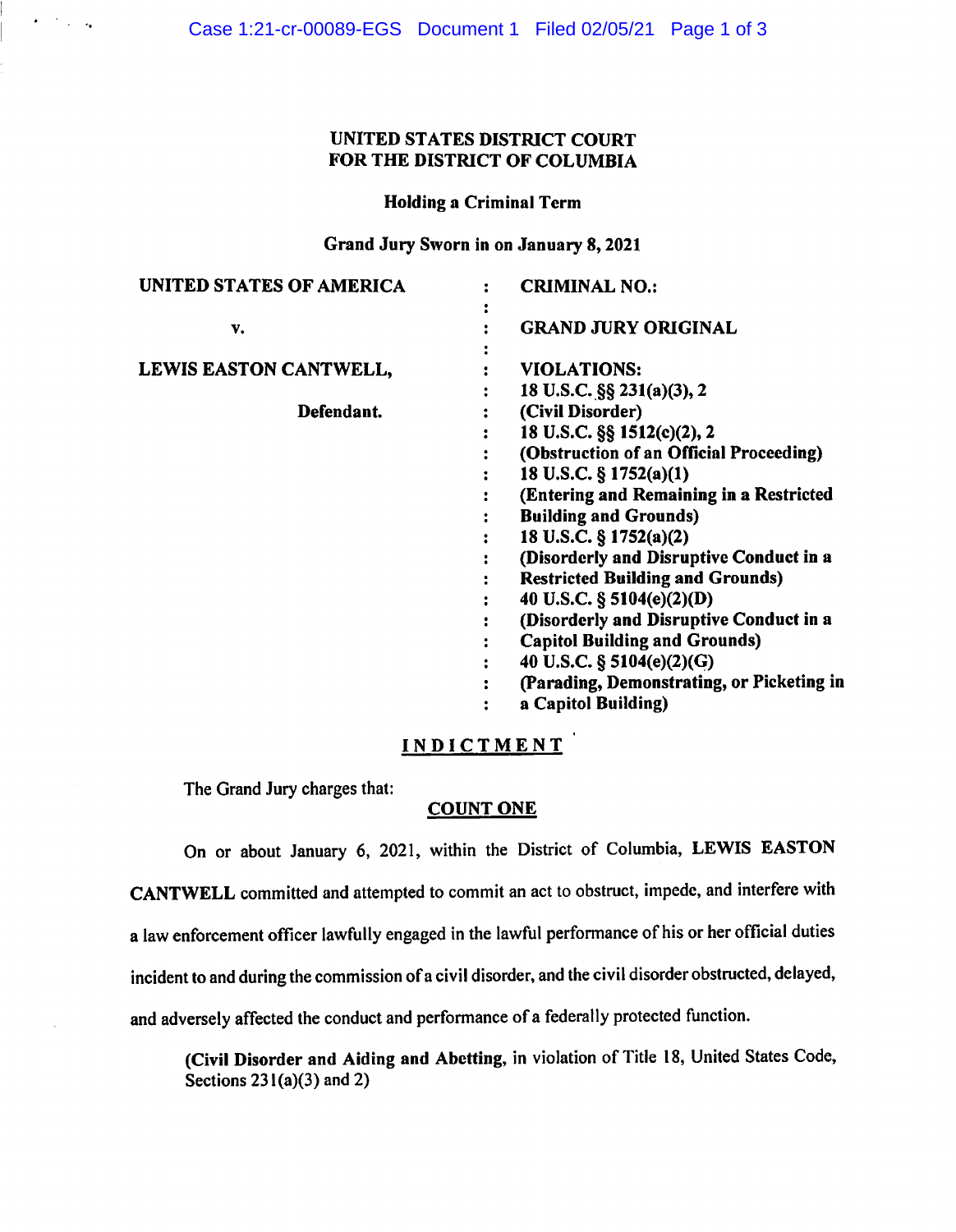$\epsilon = \epsilon_{\rm{max}}$ 

## **COUNT TWO**

On or about January 6, 2021, within the District of Columbia and elsewhere, **LEWIS EASTON CANTWELL** attempted to, and did, corruptly obstruct, influence, and impede an official proceeding, that is, a proceeding before Congress, by entering and remaining in the United States Capitol without authority and committing an act of civil disorder, engaging in disorderly and disruptive conduct, and destroying federal property.

**(Obstruction of an Official Proceeding and Aiding and Abetting,** in violation of Title 18, United States Code, Sections  $1512(c)(2)$  and 2)

#### **COUNT THREE**

On or about January 6, 2021, within the District of Columbia, **LEWIS EASTON CANTWELL** did unlawfully and knowingly enter and remain in a restricted building and grounds, that is, any posted, cordoned-off, and otherwise restricted area within the United States Capitol and its grounds, where the Vice President and Vice President-elect were temporarily visiting, without lawful authority to do so.

**(Entering and Remaining in a Restricted Building and Grounds,** in violation of Title 18, United States Code, Section I 752(a)(l ))

## **COUNT FOUR**

On or about January 6, 2021, within the District of Columbia, **LEWIS EASTON CANTWELL** did knowingly, and with intent to impede and disrupt the orderly conduct of Government business and official functions, engage in disorderly and disruptive conduct in and within such proximity to, a restricted building and grounds, that is, any posted, cordoned-off, and otherwise restricted area within the United States Capitol and its grounds, where the Vice President